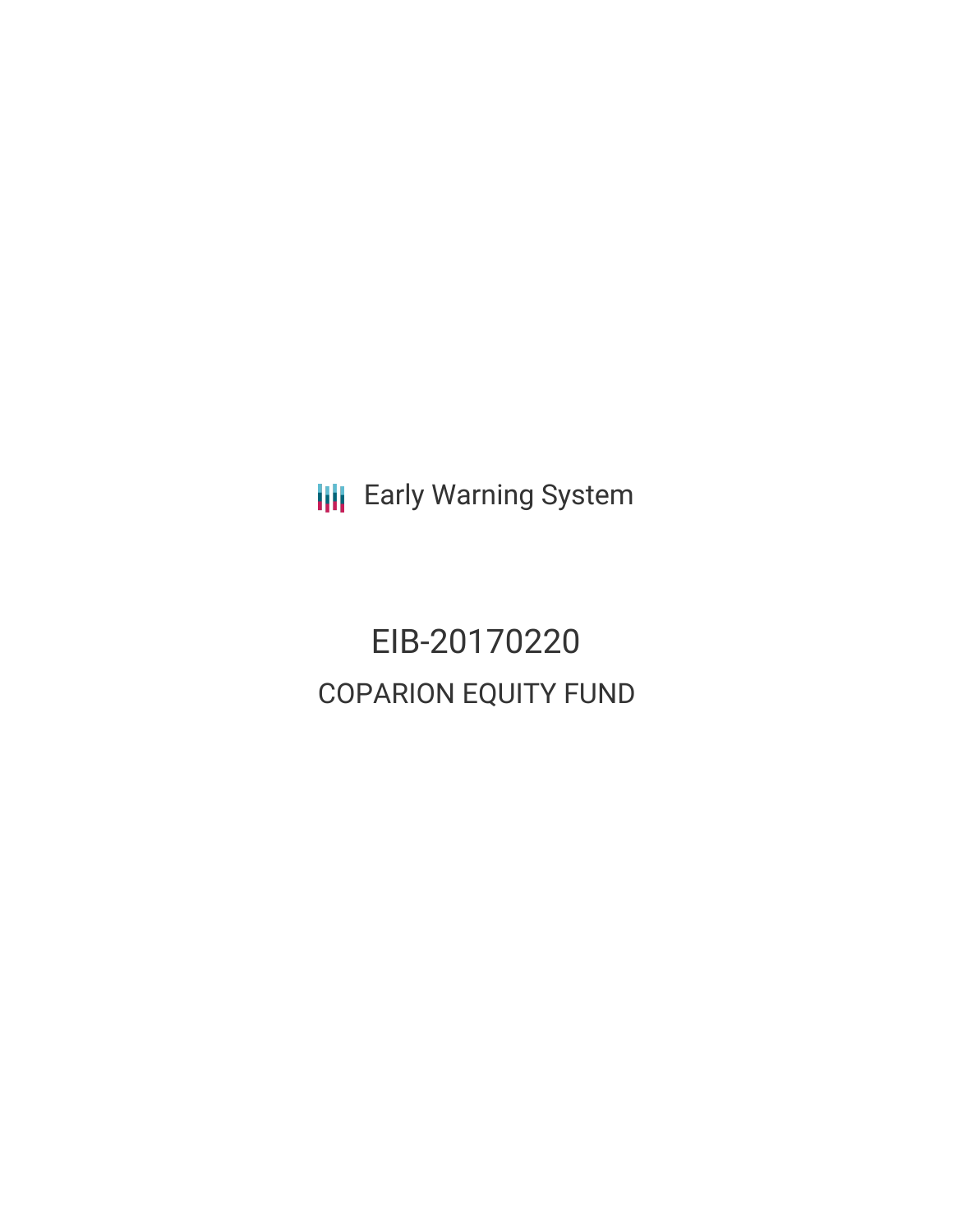# **Quick Facts**

| <b>Countries</b>               | Germany                           |
|--------------------------------|-----------------------------------|
| <b>Financial Institutions</b>  | European Investment Bank (EIB)    |
| <b>Status</b>                  | Approved                          |
| <b>Bank Risk Rating</b>        | U                                 |
| <b>Voting Date</b>             | 2017-07-18                        |
| <b>Borrower</b>                | <b>Bundesrepublik Deutschland</b> |
| <b>Sectors</b>                 | Finance                           |
| <b>Investment Type(s)</b>      | Equity                            |
| <b>Investment Amount (USD)</b> | $$51.96$ million                  |
| <b>Project Cost (USD)</b>      | \$1,247.15 million                |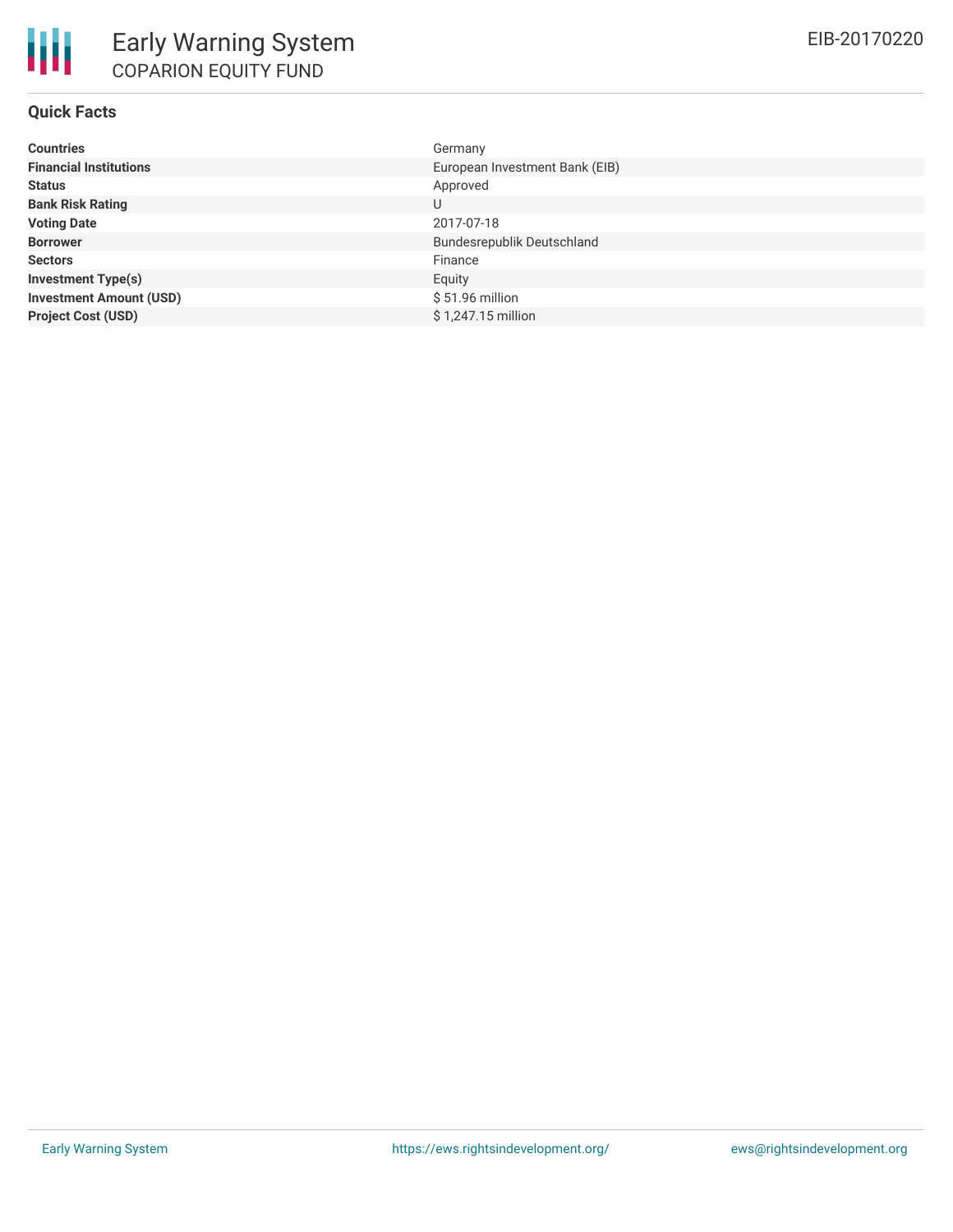

# **Project Description**

According to EIB website, this project is an equity investment in the German venture capital fund Coparion, which is backed by the German Ministry for Economic Affairs and Energy and KFW. Coparion undertakes investments in technology companies with private co-investors. It is intended to increase the fund size by up to 60m to allow Coparion to undertake large single investments, to increase its share of investments in life science and to companies in their growth phase. Bank category is not disclosed for this project.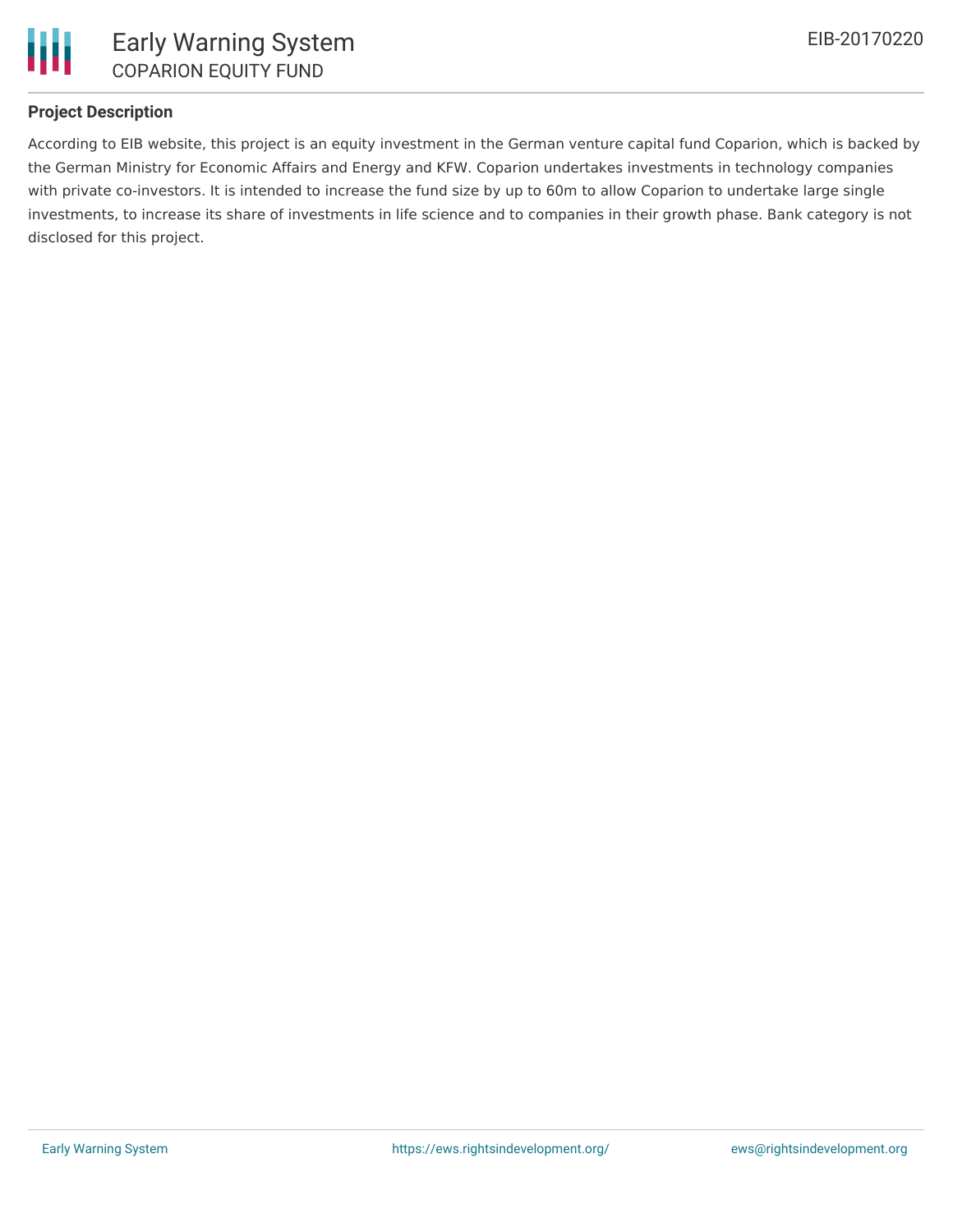## **Investment Description**

冊

European Investment Bank (EIB)